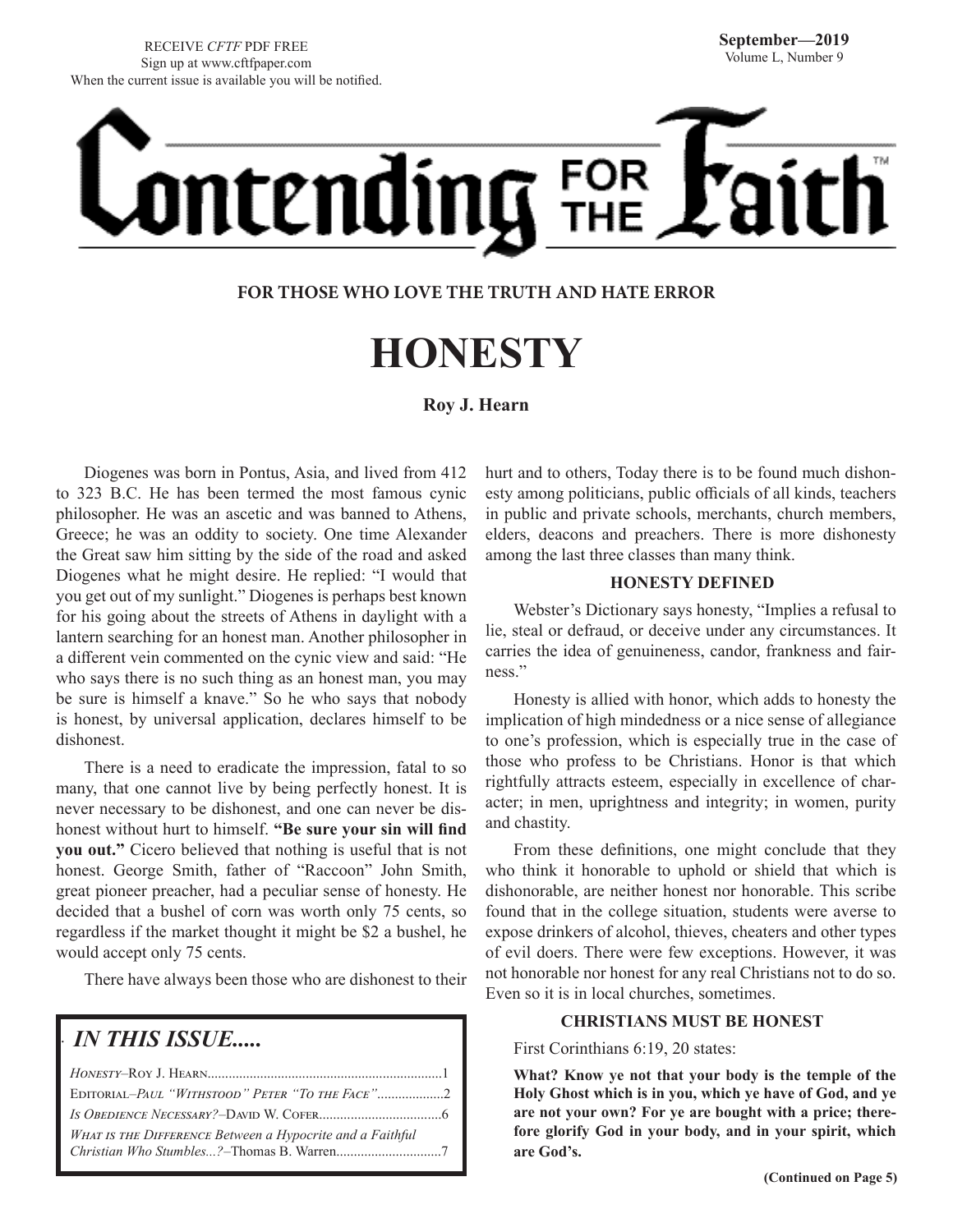

#### **David P. Brown, Editor and Publisher dpbcftf@gmail.com**

*COMMUNICATIONS received by CONTENDING FOR THE FAITH and/or its Editor are viewed as intended FOR PUBLICATION unless otherwise stated. Whereas we respect confidential information, so described, everything else sent to us we are free to publish without further permission being necessary. Anything sent to us NOT for publication, please indicate this clearly when you write. Please address such letters directly to the Editor David P. Brown, P.O. Box 2357, Spring, Texas 77383 or dpbcftf@gmail.com. Telephone: (281) 350-5516.*

#### *FREE—FREE—FREE—FREE—FREE—FREE*

*To receive CFTF free, go to www.cftfpaper.com and sign up. Once done, you will be notified when the current issue is available. It will be in the form of a PDF document that can be printed, and forwarded to friends.*

#### **SUBSCRIPTION RATES FOR THE PAPER EDITION**

*Single Print Subs: One Year, \$25.00; Two Years, \$45.00. NO REFUNDS FOR CANCELLATIONS OF PRINT SUBSCRIPTIONS.*

#### **ADVERTISING POLICY & RATES**

*CONTENDING FOR THE FAITH exists to defend the gospel (Philippians 1:7,17) and refute error (Jude 3). Therefore, we advertise only what is authorized by the Bible (Colossians 3:17). We will not knowingly advertise anything to the contrary and reserve the right to refuse any advertisement.*

*All setups and layouts of advertisements will be done by CONTENDING FOR THE FAITH. A one-time setup and layout fee for each advertisement will be charged if such setup or layout is needful. Setup and layout fees are in addition to the cost of the space purchased for advertisement. No major changes will be made without customer approval.*

*All advertisements must be in our hands no later than one month preceding the publishing of the issue of the journal in which you desire your advertisement to appear. To avoid being charged for the following month, ads must be canceled by the first of the month. We appreciate your understanding of and cooperation with our advertising policy.*

*MAIL ALL SUBSCRIPTIONS, ADVERTISEMENTS AND LET-TERS TO THE EDITOR, P. O. Box 2357, Spring, Texas 77383- 2357. COST OF SPACE FOR ADS: Back page, \$300.00; full page, \$300.00; half page, \$175.00; quarter page, \$90.00; less than quarter page, \$18.00 per column-inch. CLASSIFIED ADS: \$2.00 per line per month. CHURCH DIRECTORY ADS: \$30.00 per line per year. SETUP AND LAYOUT FEES: Full page, \$50.00; half page, \$35.00; anything under a half page, \$20.00.*

*CONTENDING FOR THE FAITH is published bimonthly. P. O. Box 2357, Spring, Texas 77383-2357 Telephone: (281) 350-5516.*

> **Ira Y. Rice, Jr., Founder August 3, 1917–October 10, 2001**

## *Editorial... PAUL "WITHSTOOD" PETER "TO THE FACE"*

#### **(Galatians 1:11)**

In his letter to the Galatian churches, Paul is affirming and proving his apostleship as he refutes the false doctrine of the Judaizing teachers who sought to bind on the Gentile converts circumcision and keeping the Mosaic law. Galatians 2:11 is located in the context of Paul's defense and refutation of the matters mentioned in the previous sentence (Acts 15:1, 2, 5, 24). Paul began his defense when he affirmed in Galatians 1:1 that he was an apostle of Jesus Christ, whom God the Father had raised from the dead. As an apostle of Christ, Paul had received from Jesus through the agency of the Holy Spirit what he taught, as was the case with all the apostles of Christ (John 14:15-17;15:26, 27; 16:7-14; Luke 24:49; Acts 2:1-4, 42; 8:14-18; 1 Cor. 14:37; 2 Pet. 3:2; 1 Tim. 4:1). Paul, therefore, proved he was an apostle by exhibiting the miraculous credentials of an ambassador of the court of heaven (2 Cor. 12:12). Thus, only the apostles of Christ are His official ambassadors to mankind (Luke 24: 48, 49; John 14:26; 15:26, 27).

In the process of writing to the Galatian churches in defense of his apostolic office, Paul exposed and refuted the Judaizers who questioned his apostleship. Part of Paul's argumentation required him to report that he was obligated to withstand Peter to his face because of the latter's sin of hypocrisy committed at Antioch of Syria sometime after the events Luke records in Acts 15—especially note verses 1, 2, and 24. Some time had passed following the Jerusalem meeting recorded in Acts 15 before Peter came to Antioch and the events Paul reported to the Galatian churches that causing Paul to confront Peter (Gal. 2:11-14ff).

When Peter came to Antioch he ate with his Gentile brethren—a significant act of fellowship between and among brethren in the Lord. However, when Jewish brethren came from Jerusalem to Antioch, Peter was so fearful of them that he ceased eating with the Gentiles. What a terrible message Peter's evil conduct sent to all the brethren, Jew and Gentile alike, concerning Christian fellowship (or the lack of it) in the Lord's church. Remember that God had selected the apostle Peter as the apostle to the Jews to reveal to them that God is no respecter of persons concerning who and how one is to be saved from sin and the fellowship of both in the Lord's church (Acts 10:34, 35; 11:17; Acts 15; Eph. 2:14).

Further, Peter's stated hypocrisy in Antioch was a slap in the face of Paul's apostolic authority. Thus, it would undermine his teaching. After all, a part of the campaign of the Judaizing teachers was to discredit Paul's apostleship and, thereby, what he taught. Therefore, Peter's sinful action would also bolster the evil cause of the Judaizers.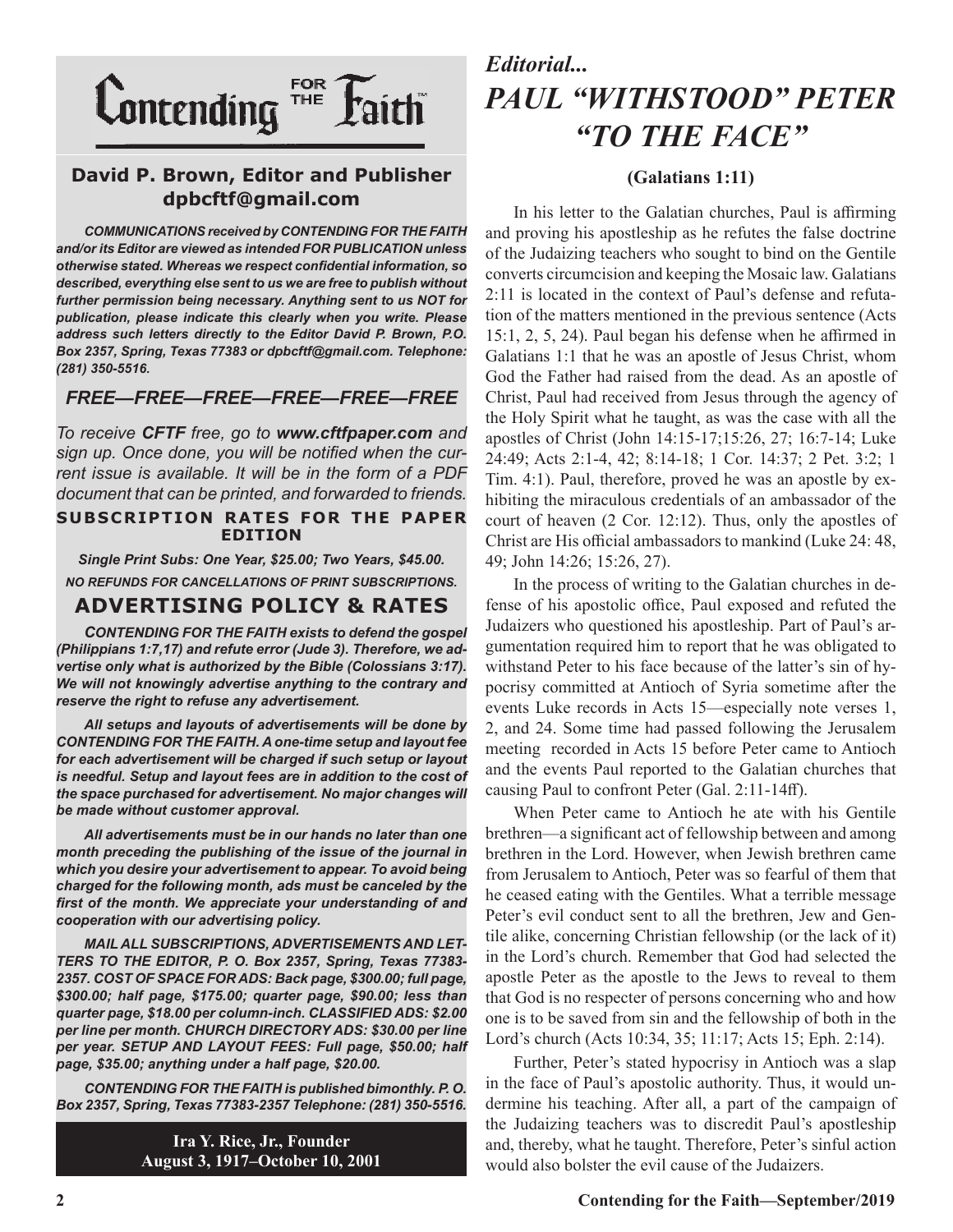In his Galatian epistle, Paul informed the Galatians of the debate he and Barnabas had with the Judaizers when, years before, those false teachers first came to Antioch. Concerning that debate Paul wrote. **"To whom we gave place by subjection, no, not for an hour; that the truth of the gospel might continue with you"** (Gal. 2:5).

Following Paul and Barnabas' confrontation with the false teachers in Antioch, a meeting convened in Jerusalem to learn from whom the false doctrine had originated. Paul tells us that he went up to Jerusalem because it was revealed to him that he ought to go to the meeting (Gal. 2:2). Indeed, Paul did not need to go to Jerusalem to learn anything about the gospel, for the Lord revealed the truth of the gospel to him about this matter. In other words, what Paul taught, he taught by revelation of Jesus Christ on this or any other topic regarding salvation (Gal. 1:11, 12). Thus, Paul was not required to wait for anyone to inform him about the truth on this or any other salvation matter. Thereby Paul and Barnabas recognized the error of the Judaizers when it was first espoused in Antioch (Acts 15:1, 2 ). It is in this Jerusalem meeting that we learn from where the Judaizers originated. **"But there rose up certain of the sect of the Pharisees which believed, saying, That it was needful to circumcise them, and to command them to keep the law of Moses"**  (Acts 15:5).

At the conclusion of the Jerusalem meeting, Peter, James, and Paul stated the truth on the matter in the presence of all convened. The conclusion was that the Judaizers had concocted the false doctrine and the apostles and elders at Jerusalem had nothing to do with it. It, therefore, pleased the apostles and elders to write a letter to the churches clearly saying as much and more (Acts 15:6-31; Gal. 2:6-10). Thus, the gospel Paul preached and defended at Antioch was the same gospel he preached wherever he preached, including the churches of Galatia. The Gospel of Christ did not and does not teach the doctrine of the Judaizers (Gal. 1:6-11).

#### **SOME LESSONS LEARNED**

Among the things we are taught by the foregoing are: **(1)** when error either binds on Christians what God does not (as is the case with the doctrine of the Judaizers in the First Century AD church), or looses people from what God in His Word has bond upon mankind, the faithful are to take immediate action, without respect of persons, to refute the false doctrine(s), rebuke the false teacher(s), and call for their repentance. If no repentance is forthcoming, false teachers are to be marked and avoided by the church, again, without respect of persons (Rom. 2:11; 16:17, 18; Jam. 2:1; 1 Pet. 1:17; Tit. 3:10; 2 The. 3:6, 11, 12; 2 John 8-11).

**(2)** We also learn how to deal with public sins by Paul's example in confronting the Judaizers and later Peter's hypocrisy at Antioch. The foregoing actions of Paul harmonizes with what the inspired Jude in his epistle taught the faithful to do regarding dealing with false teachers and public sinful conduct, especially, and in no uncertain terms, in verse 3 (1 Tim. 5:20).

In our Lord's instructions, found in Matthew 18:15-17, we are taught God's will for dealing with a sin committed by one brother against another (This was discussed in the 2019 August issue of *CFTF* in the late Guy N. Woods' article. For more regarding publicly known sins, whether false doctrine and/or sinful actions, please study 1 Corinthians 5; 2 Thessalonians 3:6, 14; 2 John 8-10).

In the case of Peter's sin at Antioch, remember that Peter was not guilty of teaching and/or defending the false doctrine of the Judaizers orally or in writing. The apostle sinned because of his conduct—he acted hypocritically. Again, in Galatians 2:12 Paul gives us the reason Peter failed to live according to the gospel, which sinful action required that Paul withstand his fellow apostle to the face because Peter **"withdrew and separated himself, fearing them which were of the circumcision."** Indeed, Peter's sin caused other Jews, even Barnabas, to follow his hypocritical example (Gal. 2:13, 14). For that sin Peter was to be **"blamed"** (Gal.  $2:11$ ).

**(3)** In the past, at present, and into the future, sinful actions by members of the church have caused as many, if not more, problems than have false teachers espousing their erroneous doctrines. Many of these problems will arise and continue in the church because brethren fear people in the church and out. Not to recognize that reality is to be foolish indeed. He who appears as an angel of light influences many brethren as they seek to justify themselves in the sins of which they are guilty (2 Cor. 11:14). Does anyone really believe that Peter is the only member of the church who ever sinned because he feared someone?

Fear, such as Peter had of the Jews when they arrived in Antioch, is no less terrible than is murder. But, as with other sins we do not deem to be serious, many brethren seemingly cannot get their heads around the fact that the fear that moved Peter to be a hypocrite is on a par with lying, etc. Thus, we see the list into which the Holy Spirit guided the apostle John to place it. Indeed, this fear is first in a most sordid list of sins, with a place in hell reserved for all who die guilty of one or all of them.

**But the fearful, and unbelieving, and the abominable, and murderers, and whoremongers, and sorcerers, and idolaters, and all liars, shall have their part in the lake which burneth with fire and brimstone: which is the second death** (Rev. 21:8).

It is Paul who wrote: **"For God hath not given us the spirit of fear; but of power, and of love, and of a sound mind"** (2 Tim. 1:7). Writing about how such fear as Peter permitted to possess him, the apostle John also tells us the only remedy for it. **"There is no fear in love; but perfect love casteth out fear: because fear hath torment. He that feareth is not made perfect in love"** (1 John 4:18).

Earlier in his epistle, John taught how love is made per-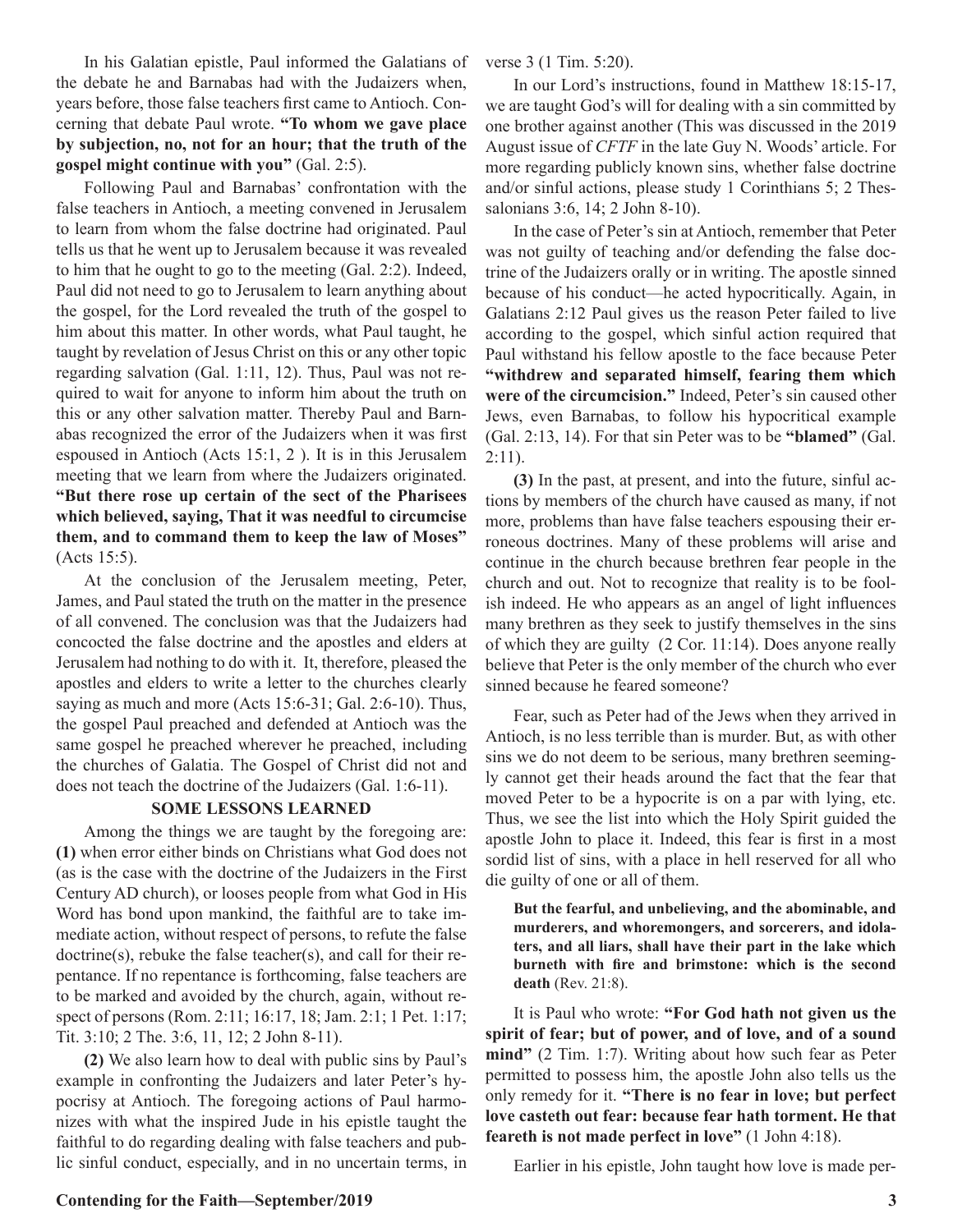fect or complete. John wrote: **"But whoso keepeth his word, in him verily is the love of God perfected: hereby know we that we are in him"** (1 John 2:5). Thus, the love that drives out such fear as Peter had at Antioch is accomplished when we obey God's Word. As Jesus said to his apostles, **"If ye love me, keep my commandments"** (John 14:15). The *American Standard version* (1901) renders John 14:15, **"If ye love me, ye will keep my commandments."** Thus, we are reminded that it is the faith that obeys that saves us (Heb. 5:9). Further, the remedy for such fear as Peter allowed to control him at Antioch is to have a love of and faith in God and Godly things, which divine combination in a Christian will always cause one to obey the Lord. Sadly, Peter's fear of the Jews lately come from Jerusalem to Antioch was greater than his faith in and love of God and Godly things.

Without such love and faith, preachers find themselves afflicted with various and sundry fears. Some of them are:

- 1. Fear of losing their preacher friends,
- 2. Fear of losing their preaching positions,
- 3. Fear of incurring the wrath of weak and insipid church members,

4. Fear that preacher training schools, etc. will "blackball" them,

- 5. Fear of being lied about,
- 6. Fear of not being invited to lectureships,
- 7. Fear of not being invited to preach gospel meetings, 8.
- 8. Fear of losing their families, and
- 9. Fear of being afraid.

Also, elders fear their wives, families, the anger of those members who are good financial contributors, those who seem to be somewhat in the brotherhood, and so on. Certainly, they do not believe Jesus when he said, **"But seek ye first the kingdom of God, and his righteousness; and all these things shall be added unto you"** (Mat. 6:33), or when our Lord said, **"Then said Jesus unto his disciples, If any man will come after me, let him deny himself, and take up his cross, and follow me"** (Mat. 16:24), or what Paul wrote to Timothy, **"Yea, and all that will live godly in Christ Jesus shall suffer persecution"** (2 Tim. 3:12). They have never learned, or they have apostatized to the point of forgetting that,

**Blessed are they which are persecuted for righteousness' sake: for theirs is the kingdom of heaven. Blessed are ye, when men shall revile you, and persecute you, and shall say all manner of evil against you falsely, for my sake. Rejoice, and be exceeding glad: for great is your reward in heaven: for so persecuted they the prophets which were before you** (Mat. 5:10-12).

Sadly, their fear is the strongest thing about them, but it ought to be their love of and faith in God and Godly things. So, whether it is trouble in the church brought on by factions caused by false doctrines, or the far reaching influence of a prominent brother's single sinful act, as that of the apostle Peter, it has been, is, and will be as the apostle Paul wrote, **"For there must be also heresies among you, that they which are approved may be made manifest among you"** (1 Cor. 11:19; Also see Acts 20:29, 30; 2 Pet. 2:1).

**(4)** Too many preachers preach and act to please someone other than the Lord. And too many elders love to have it so. Hence, the sin of failing to preach the whole counsel of God, or any one component part of it, and defending the faith as a whole or any component part of it, is a sin of omission, leaving the church in ignorance. However, this is not the example left by the peerless apostle Paul (Acts 20:17-32; 2 Tim. 4:1-5) Nevertheless, such has been the case and there is no reason to think that in general it will change.

#### **WHAT IF?**

If one opposes a false doctrine, but acts towards the teacher of it as if all is well between them, something is wrong. This is not the example left us in the preceding study. When one remains as silent as the tomb, when he had originally let it be known that he was going to publicly refute a false doctrine, that person is without excuse for ignoring the example of Paul confronting Peter because of the latter's sin. Further, this person is refusing to obey what he teaches and has taught concerning Jude 3, et al. If one ceases to fellowship a person who teaches a false doctrine, but at the same time continues to fellowship a fellow elder who practices the same false doctrine, that person has not benefited from the foregoing study. Furthermore, if a lectureship director has no problem in giving permission for another longtime friend and fellow gospel preacher to deal with an error that said director had refused to address to and concerning his fellow elder, then that director has a problem in consistently applying the necessary truth to himself and what his own personal responsibility to God requires of him. When that lectureship director does not plan to inform a fellow elder about the fact that he has given permission for a lectureship speaker to expose said error and the teacher of it by name, it does not take a Solomon to see that something is wrong and said person has not benefitted from the example Paul left us in Galatians 2:5, 6, 11 and the other scriptures dealing with the same.

Some people remind us of the fellow in the civil war. He did not desire to be shot by the Yankees nor by the Confederates, so in his wisdom he wore a Yankee blue uniform coat and gray Confederate trousers. The consequence of this poor fellow's choice of clothing was that the Confederates shot him through his blue coat and the Yankees shot him in his gray trousers. I have more respect for a person who will plainly state his error believing it to be the truth than I do for the person who loves to play both sides against the middle while straddling the fence.

**—David P. Brown, Editor**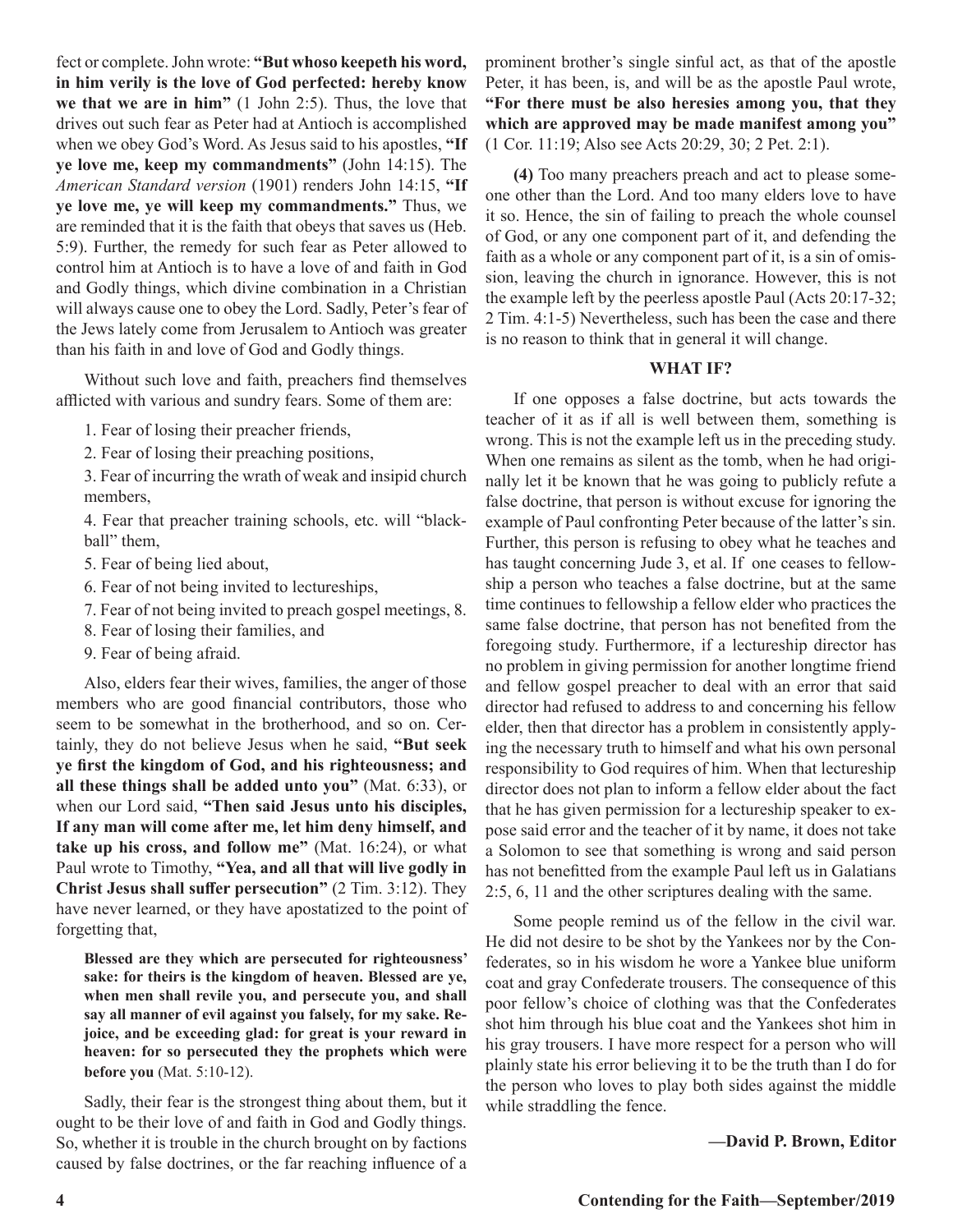Christians are to honor Christ in all things. One who claims to be a Christian and does not respect God's Word lacks honor and honesty. Real Christians seek to know the will of God and put forth every effort to pursue it. Such respect cannot help but produce honesty in all who so do.

#### **WHAT SAY THE SCRIPTURES?**

First Timothy 2:2 says: **"Pray for kings, and all in authority, that we may all lead a quiet and peaceable life in all godliness and honesty."** This indicates the possibility, therefore, a requirement. God does not require what is impossible to do. Romans 13:13 states: **"Let us walk honestly as in the day."** Evil doers often seek cover of darkness to hide their acts. The honest person has nothing to hide and can face the world with peace of mind. It is a good feeling to know one is right before God and man. It has been said in substance, "One can fool most of the people most of the time, and some of the people some of the time, but one cannot fool God any of the time. (Nor, all of the people all of the time)."

1. Hear the Holy Spirit in 2 Cor. 13:7: **"Now I pray to God that ye do no evil ... but that ye should do that which is honest"** (**"honorable,"** *ASV,* 1901). It takes little courage to follow the crowd and yield to pressures, and do evil, but it takes much courage to do that which is right, hence, the ones who participate in things dishonest, and those who shield and encourage such are cowards, they are weaklings. Anyone who shields evildoers becomes a partaker in the sin.

2. Romans 12:17 states: **"Provide things honest in the sight of all men."** Do such things in a way that will be regarded as honorable by all people. 1 Peter 2: 12 says: **"Having your behavior honest among the Gentiles ... that they may by your good works, which they shall behold, glorify God in the day of visitation."** If Christians are not honest, how does that affect the sinners in the world? We are supposed to be lights in the world (Mat. 5:14-16). By our conduct, how are we impressing our associates? For good or evil? Are we ashamed to always try to do right (Mark 8:38)?

3. In Luke 8:15, in connection with the parable of the soils, seeds and sowers, the Lord said: **"But that on the good ground are they, which in an honest and good heart having heard the word, keep it, and bring forth fruit with patience."** In this parable Jesus deals with the hearer, not the teacher. Honest hearts bring forth good fruit through hearing the word and keeping it. Conversely, the heart that does not bring forth good fruit is not honest. The reason many are not affected for good is that they will not listen, or will not properly apply the word when needed.

4. Paul said: **"Pray for us for we trust we have a good conscience, in all things willing to live honestly"** (Heb. 13:18). Honesty does not mean we cannot make mistakes, nor mean perfection (Phi. 3:12). But honesty demands we

**(Continued From Page 1)** correct the mistakes we make. One should seek to know what is right then try to do it, and as the apostle Paul did: **"Exercise selves to always have a conscience void of offense toward God and man."**

> 5. In view of the definitions of honesty and a few passages quoted from God's word, a few questions are in order.

> Are we honest with God when we as Christians fail to have proper respect for God's will? There is no way we can hide. Hebrews 4:13 says: **"Neither is there any creature that is not manifest in his sight; but all things are naked and opened unto him with whom we have to do."** The wise man stated: **"For God shall bring every work into judgment, with every secret thing, whether it be good, or**  whether it be evil" (Ecc. 12:14).

> Back in the days of prohibition, a bootlegger went to deliver some of his wares. In those days, there were automobiles called "touring cars." They had canvas tops, double thickness, but no windows. The man looked east, west, north and south before he pulled out a bottle of whiskey from the top to deliver. However, he failed to look up, and a man in a second story across the street saw him. So many engaged in wrong doing today are concerned about people seeing them, but never look up to see that God is watching, too.

> Are we honest with ourselves? Do not be deceived into thinking that believing a thing to be different will make it so. Neither think that one can be honorable by upholding that which is dishonorable. Am I what I say I am? Am I willing to purge my motives? Honesty will demand that we seek to improve ourselves. Honesty is a fundamental virtue. It gives courage and confidence. The dishonest man is forever afraid of his deeds coming to light, while the honest man can face the world with nothing questionable about which to wonder. Honesty makes one humble and unselfish. Shakespeare said: "This above all, to thine own self be true; and it must follow, as night the day, thou canst not be false to any man." How many of us preachers can say: I have never dealt dishonestly, in the least, in any way, with any church with which I labored?

#### **—Deceased**

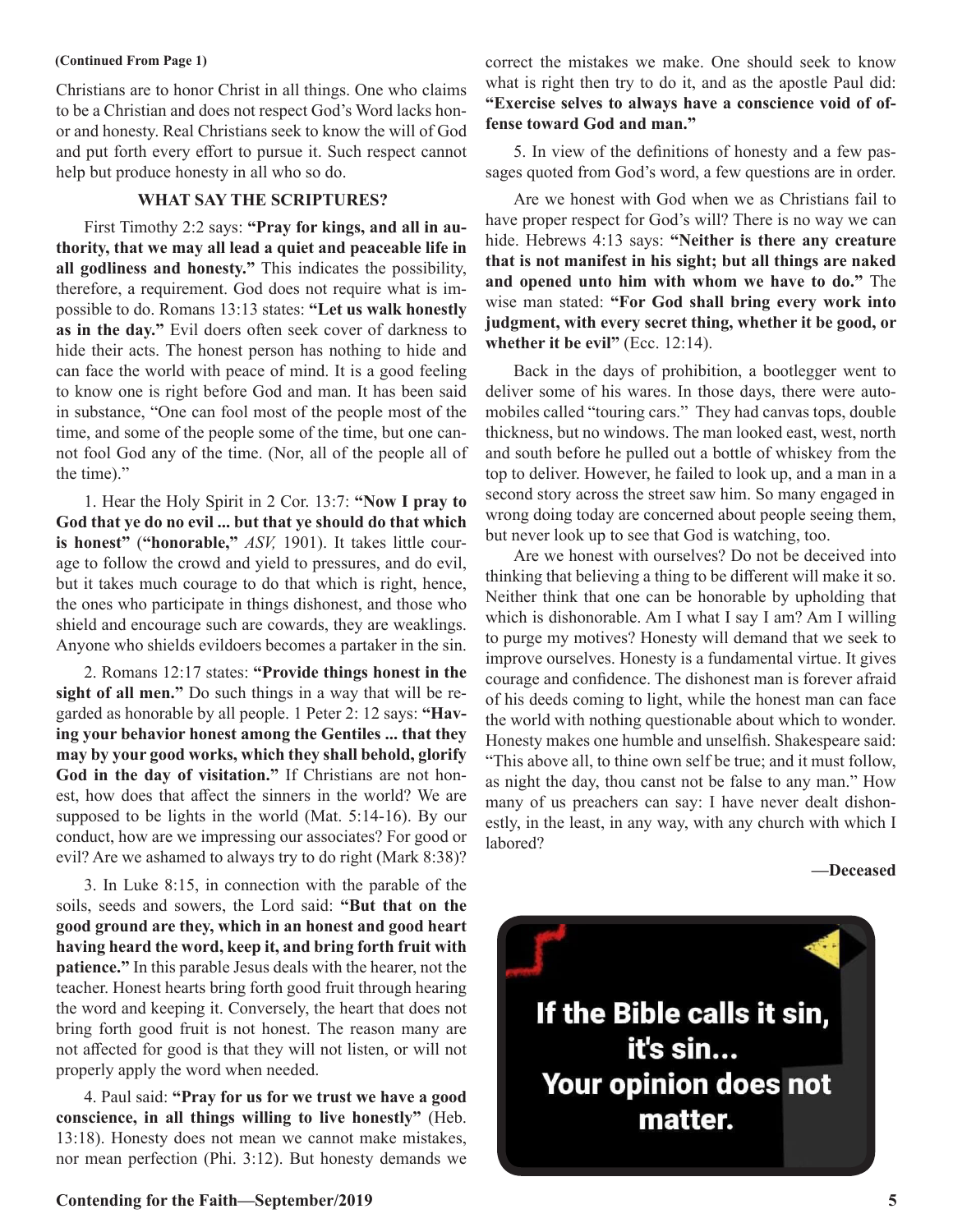# **IS OBEDIENCE NECESSARY?**

#### **David W. Cofer**

There are some in the religious world who feel man's beliefs and opinions supersede the command of God. Some contend God never forbade using instruments of music in New Testament worship. They believe it improves the worship service, makes it more exciting and entertaining, and brings in more people to hear the Word, so therefore it must be a good thing.

Some say it is not fair to forbid women from leadership roles in the church and from having authority over a man. In our society today, women occupy positions of leadership, so why not in the church?

Some believe baptism is not necessary for salvation. Just believe and have faith and you will be pleasing to God, they say.

We could go on and on with many other examples. But what does the Bible say? The Bible says it is not for man to direct his own steps, but to look to the Lord for direction, (Jer. 10:23).

Let us look in the Bible for some examples of those who attempted to direct their own steps in opposition to the command of God and see how that worked out for them.

In Exodus 17, the Lord told Moses to strike the rock at Horeb and water would flow out of it for the people to drink. Moses did as he was instructed and water emerged from the rock. However, in Numbers 20, we read the people were once again grumbling about the lack of water. This time, the Lord told Moses to speak to the rock and it will yield water. Unfortunately, Moses did not do as the Lord commanded. Instead, he struck the rock with his rod twice. Water came forth from the rock and the people and the animals drank. Some may say, "No harm, no foul," but Moses's actions were not according to the command of God. Because Moses did not obey the command given by God, in verse 12, we read that God told Moses he would not lead this assembly into the land He had given them. Apparently, God meant what He said when He told Moses to speak to the rock. Moses' disobedience to God's command had serious consequences.

In Leviticus chapter 10, we read of Nadab and Abihu. They offered **"strange"** (unauthorized) fire before the Lord, contrary to His command. As a result, they were consumed by the fire and died on the spot. They suffered dire consequences for their failure to obey God's command.

In 2 Samuel 6, we read of Uzzah. The Ark of the Covenant was being transported on a cart pulled by oxen. One of the oxen stumbled, and in good conscience, but in opposition to God's command not to touch the ark, Uzzah took hold of the ark to keep it from falling. As a result of his disobedience, he was struck dead on the spot. God had given specific instructions about the movement of the Ark of the Covenant, and to not touch it.

Finally, let us turn to the New Testament for an example. In Acts chapter 5, we read of Ananias and Sapphira. At this time, many disciples were selling land and houses and giving the proceeds to the apostles to distribute to those in need. Ananias and Sapphira also sold a piece of property. But they held back a portion and gave the rest to the apostles. As Peter explained to them, their sin was not holding back a portion, but in lying to God (Holy Spirit) about the amount for which the property sold. It was their property before it was sold, and their money after it was sold. They had no obligation to give any of it to the apostles for the needy. But Ananias and Sapphira wanted the glory of selling their property and giving all of the money to the apostles, while at the same time withholding a portion for themselves. As a result of their sin, they also died on the spot.

Many more examples could be given: Adam and Eve eating the forbidden fruit, Jonah going to Tarshish instead of Nineveh, Lots wife looking back, etc.—each with devastating consequences.

Instead of suffering the consequences of disobedience, we must heed the word of God and obey His commands. We are instructed several times in the New Testament to sing, never to play musical instrument in the worship service (Col. 3:16, 1 Cor. 14:15, Eph. 5:19, Heb. 2:12). We are commanded to partake of the Lord's Supper on the first day of every week, not quarterly or only on special occasions as some do. In 1 Timothy 2:12, Paul writes to Timothy and tells him that the women are not to teach or have authority over a man. Yet we find in the religious world where women are "pastors" and ministers, and where women lead prayers before the congregation, serve the Lord's Supper, hold positions of leadership, etc. This is in direct opposition to the commands of the Lord.

Many believe and teach that baptism is not necessary for salvation. What does the Bible say? Mark 16:16 says **"He that believes and is baptized shall be saved."** It cannot be any clearer than that. In every conversion example in the New Testament, the convert is baptized immediately. Galatians 3:26 says we clothe ourselves with Christ when we are baptized. Before his ascension, Jesus instructed his disciples to make disciples of all nations, **"baptizing them in the name of the Father, Son, and Holy Spirit"** (Mat. 28:19- 20). 1 Peter 3:21 clearly says that baptism saves us. On the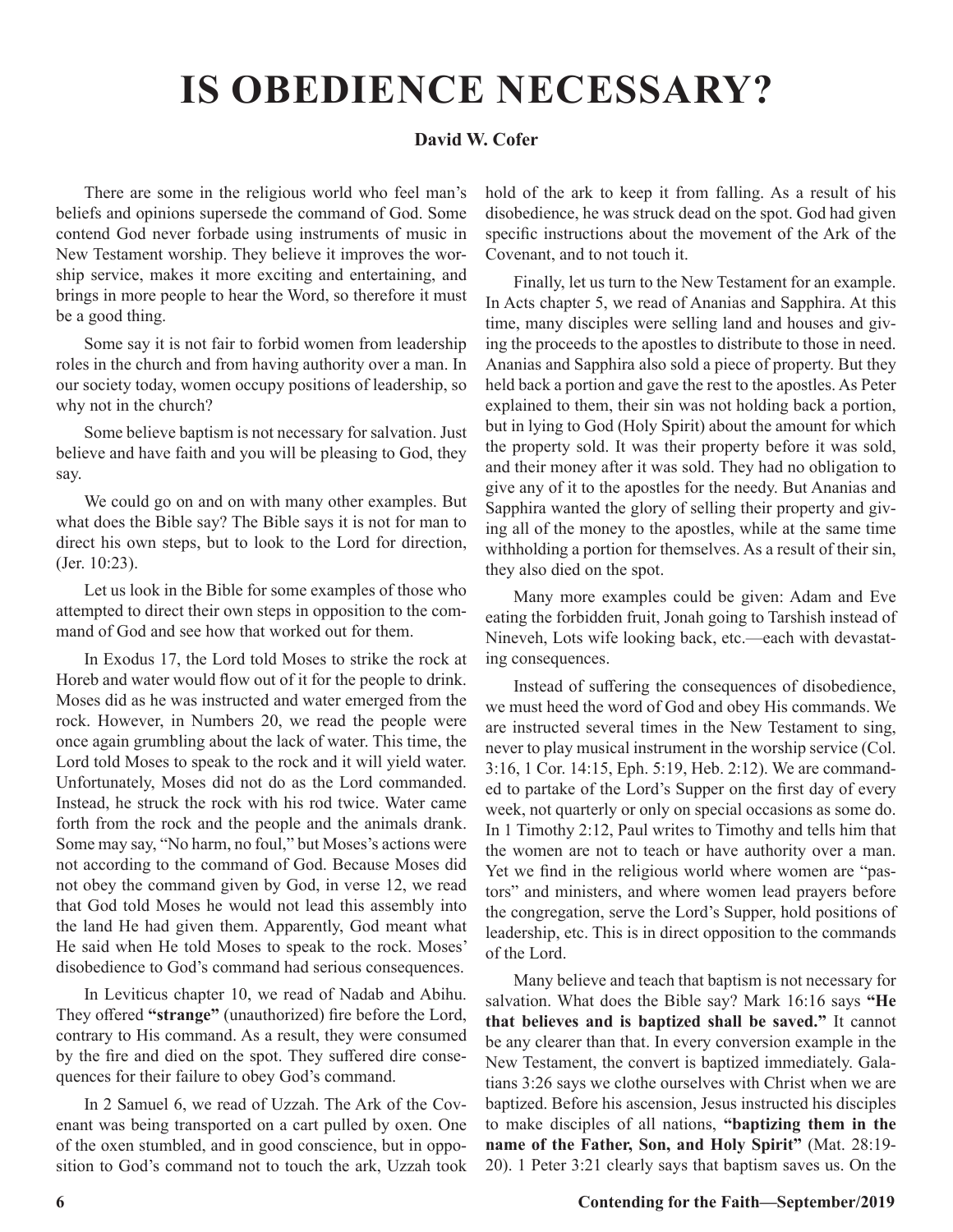day of Pentecost when the Jews asked what they must do to be saved, Peter answered, **"Repent and be baptized, every one of you in the name of Jesus Christ for the forgiveness of your sins"** (Acts 2:38). Again, the Bible's teaching on this is clear. Obedience to Christ in baptism is essential for salvation.

Nowhere in the Bible is anyone instructed to say a "sinner's prayer" or to just accept Christ in their heart to be saved. We are saved by grace through our faith, but not by faith alone (Jam. 2:24).

Matthew 7:21-23 describes the fate of those who dis-

obey God. Jesus, who will judge all of mankind on Judgment Day, will say to them, **"I never knew you; depart from Me, you who practice lawlessness!"**

Yes, disobedience has its consequences, even unintentional disobedience, as in the case of Uzzah. Therefore, it is important to develop a habit of regular, daily Bible study so we may learn and obey the commands of God. Our eternal life depends upon it.

> **—2006 Dennis St. Irving, TX 75602**

### **WHAT IS THE DIFFERENCE BETWEEN A HYPOCRITE AND A FAITHFUL CHRISTIAN WHO STUMBLES AT LEAST ONCE IN A WHILE?**

#### **Thomas B. Warren**

The aim of this article is to pinpoint some of the basic difference between a thorough-going hypocrite and a faithful Christian who (although he realizes that he "stumbles" at least at times) strives with all of his heart to walk faithfully before God.

To correctly fight this battle, he must understand what it means to be (1) a hypocrite (one who pretends to be what he is not) and (2) a truly sincere, faithful Christian (a member of the Lord's one—and only—true church)—that is, one who strives with all of his heart to love God and, as a result, to do what God's Word (the Bible) teaches him to do. It is possible for two people (for example, a husband and wife) to both learn and obey the truth (the Gospel of Christ), thus becoming Christians in so doing, and yet—with the passing of time—it is possible for either one or both of the two to fall away into unfaithfulness (by merely *pretending* to live as a Christian must). Consider the possibility that the wife remains faithful while the husband (without letting either his wife or anyone else know about his apostasy) continues to be at every service of the church, even though it is the case that no longer does he give a serious thought to what is occurring all about him—especially does he not give serious attention to what is being said by the man who is preaching the sermon. Rather than listening with all of his heart to the message, he thinks of worldly matters (such as envisioning himself being engaged in some sort of worldly [sinful] activity). A man who does such things may "fool" both his wife and many others in the assembly, but he cannot deceive God Almighty. However, he may be deceiving himself into believing that God— "if indeed" he says to himself, "there really is an infinite God and if the Bible really is His inspired word, then I shall be safe from eternal punishment—after all, I am a religious person who attends almost all of the Sunday morning worship services. So, it is clear that I have nothing to fear. I know that God—if he exists—will not cast me into any lake of fire." So, he sits calmly in his pew with a great deal of self-satisfaction.

At the same time, another couple (husband and wife) *demonstrate* (even though they are *not* absolutely perfect and even as they engage in singing, prayer, the Lord's Supper, giving, or

the preaching of God's sacred Word) that they not only put God ahead of everything else in their lives, but they realize that they need the *mercy* of God because they are *not perfect*—that is, it is not the case that they never sin at any time by (1) doing something which the Bible *forbids* or by (2) *failing to do* some deed which the Bible makes clear is something which one *must* do to be pleasing to God.

The two couples described briefly just above can be the source of each and every one of us weighing our lives in the light of the sacred Word of God, the Bible.

If any person is a *hypocrite* (*merely pretends* to be faithful), then if he/she is to be saved eternally, he/she must repent of their past sins and turn away from their wicked ways.

If any human being holds that he can deceive God into not knowing that he is living a *hypocritical* life, then—if he never subsequently repents (before his death)—he will be lost forever in the midst of very agonizing suffering.

Jesus made clear (Mat. 23:27-28) that *every* hypocrite is in very deep trouble. On the "outside" they are "beautiful" but on the "inside" they are full of mere bones and filth. Let us all help one another so that we will not be eternally punished.

It would be good for every person to thoroughly examine his own heart and deeds with the sincere intention of (1) not *masking* who he really is while he merely plays a part for those who observe him, (2) not *acting* with the desire—not to actually do what is right but merely to gain the approval of other mere human beings (see Mat. 6:1-3), (3) not *being satisfied* with the mere external aspects of religion while he pays no attention to the crucial matters of love for God and his fellow human beings (Mat. 15:1-21), (4) not *using* the language of the Bible in such fashion as to hide the real motives which are concealed in his heart; (Mat. 22:18-22), and (5) not *ignoring* the marvelous teaching of Jesus by which He warns every hypocrite. May each and every one of us earnestly strive to reject all hypocritical thoughts and deeds.

#### **—Deceased**